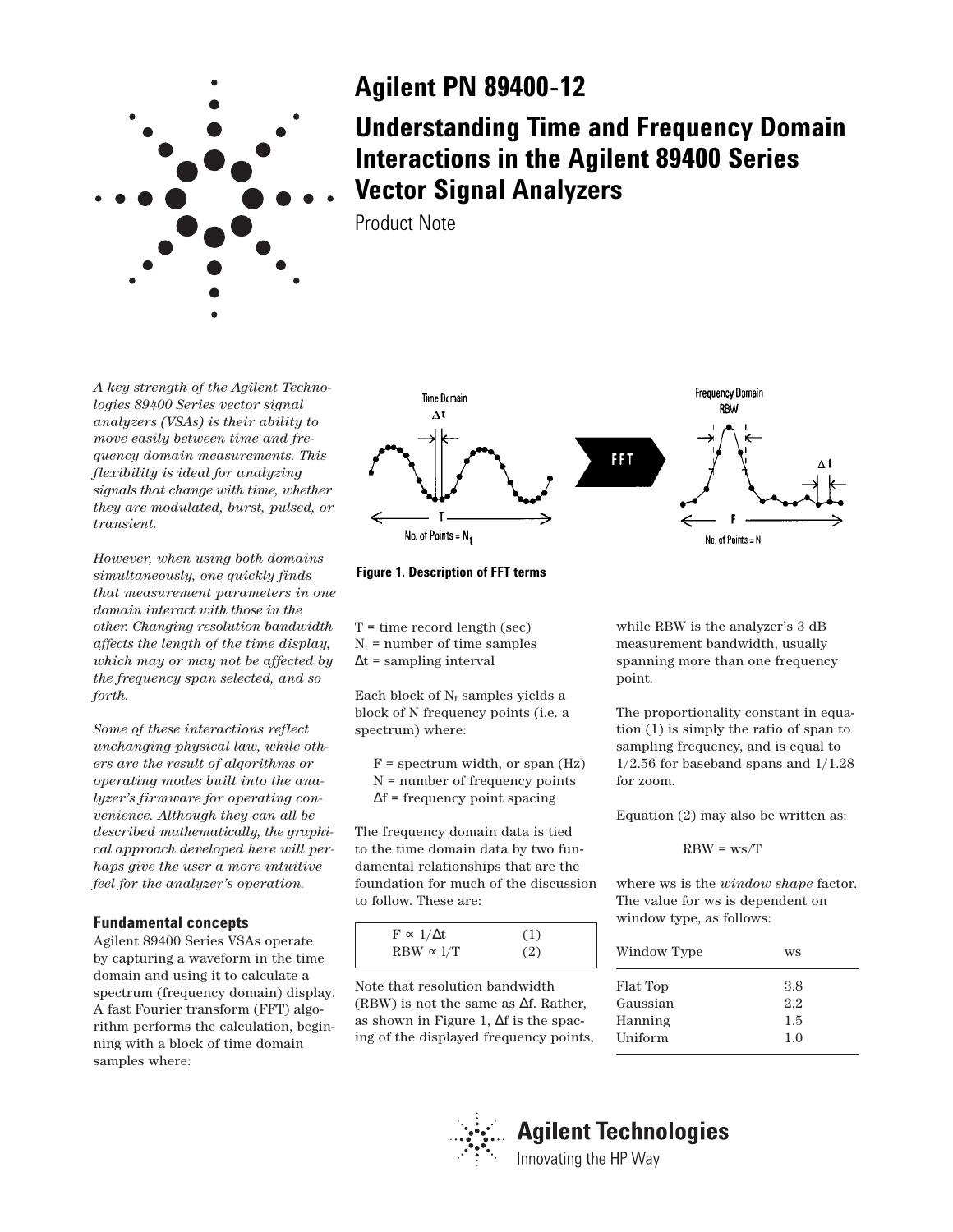Finally, note that this discussion applies only to the analyzer's Vector and Analog Demodulation modes, and not to the Scalar or Digital Demodulation modes.

## **Time vs. Frequency — A Graphical Approach**

Any Agilent 89400 Series VSA measurement setup involves a choice of measurement span (F) and time record length (T). The values chosen for these parameters strongly influence measurement performance in areas such as resolution, speed, and accuracy—in short, they determine the analyzer's ability to provide the desired insights into the signal under test. Because of this, these two variables are the fundamental axes upon which the analyzer's operating modes will be portrayed (Figure 2).



**Figure 2. Time record length (T) vs. frequency span (F) axes**

Beginning with these axes, recall from equation (2) the mathematical relationship that exists between T and resolution bandwidth:

$$
RBW = ws/T
$$

This allows multiple scales to be drawn for the vertical axis—a time scale for T, and one RBW scale for each available window shape (Figure 3). Thus, given any value of T, one may find the corresponding RBW simply by reading directly across to the axis labeled for the type of window in use. The example shows that a 40 µsec time record length always corresponds to a 25 kHz RBW when using the uniform window, or a 55 kHz RBW with the Gaussian window, etc.



**Figure 3. Addition of RBW scales to the T vs. F axes**

#### **Tmax Lines**

The first lines plotted on the T vs. F axes show Tmax, the maximum time record length that the analyzer can display for a given frequency span and number of frequency points according to the relationship

$$
Tmax = (N-1)/F.
$$

As will be shown later, T may be adjusted to be less than Tmax, but can never exceed it. Because N is limited to certain discrete values (51, 101, 201, 401, 801, 1601, or 3201), a family of lines shows all possible values for Tmax (Figure 4). As shown, a frequency span of 2.5 MHz with 401 points of resolution yields a maximum displayable time length of 160 µsec.



**Figure 4. Tmax as a function of F and N** 

#### **Tmin Lines**

Just as there is a maximum time record length for a given frequency span, there is also a minimum length. This length is calculated from

Tmin =  $ws/(.3 \times F)$ 

where ws is again the window shape factor for the RBW in use. In practice, Tmin is always rounded up to the next integral multiple of ∆t. The four available window shapes result in a family of four Tmin lines, as shown in Figure 5. (Notice that N, the number

of frequency points, has no effect on Tmin). With 10 MHz of span and the uniform window, the analyzer's shortest possible time record is thus 352 nsec, or 333 nsec rounded up to the next multiple of ∆t where, from equation (1),  $\Delta t = 1/(2.56 \times 10 \text{ MHz})$ , or 39 nsec.



**Figure 5. Tmin as a function of F and window type**

## **Operating Region**

Using these concepts, an operating region can now be defined for the 89400 analyzers (Figure 6), bounded by 1 Hz and 10 MHz on the frequency span axis, and by Tmin and Tmax on the time axis. This region is significant in that it contains all valid combinations of T, F, N, and RBW. In other words, given values for any one or more of these parameters, it shows the allowable range of values for all others. Likewise, when a boundary limit is reached for one parameter, it indicates which others can be changed in order to achieve the desired setup condition.



**Figure 6. Agilent 89400 time and frequency operating region for a given N and window type**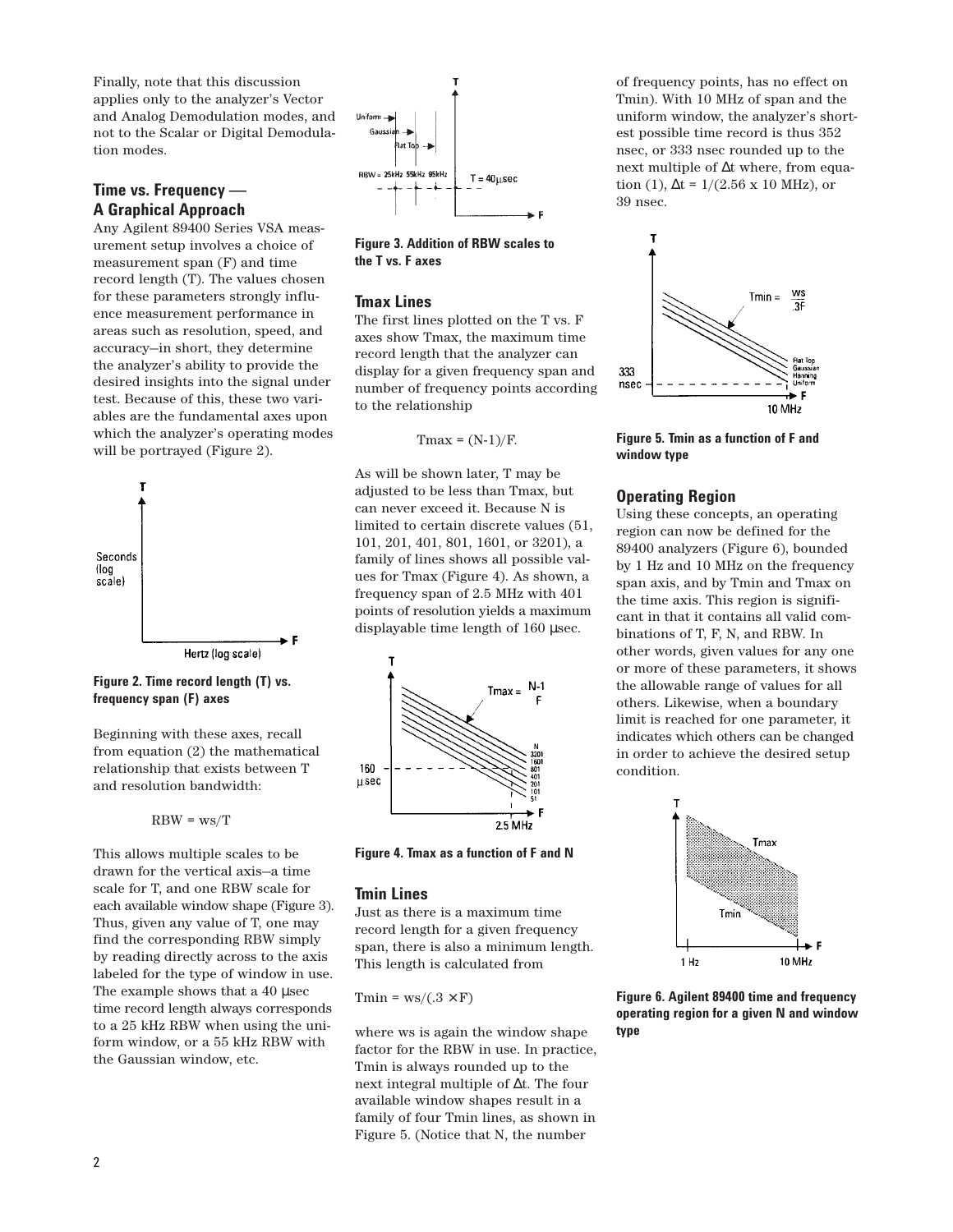The following examples refer to Figure 9 on the last page of this note, and show how the graphic relates to real-world measurement setups.

**Example:** For a frequency span of 100 kHz and  $N = 401$  points, available time record lengths range from 33.3 µsec (plus rounding) to 4 msec. To obtain a longer time record length, it is necessary to either increase N or decrease the frequency span.

**Example:** For the same setup, the available RBWs range from 30 kHz to 250 Hz (uniform window). As shown on the figure, a narrower RBW would require more frequency points (higher N) or a smaller frequency span.

**Example:** A time record length of 1 msec is available over frequency spans from 3.3 kHz to 3.2 MHz. The RBW in all cases is 1 kHz (uniform window), causing the signal resolution to range from .03% of the total span to about 30%.



**Figure 7. Time and frequency resolution tradeoffs within the Agilent 89400 operating region**

## **RBW vs. Time Tradeoffs**

Because any given frequency span allows a range of time record lengths (and vice versa), an obvious question is how to select the best combination of span and time length (i.e. the optimal operating point) for a particular measurement. The answer to this lies in the tradeoffs of RBW and time length that occur between Tmax and Tmin.

As shown in Figure 7, an operating point on the Tmax line provides the narrowest possible RBW, while employing the longest time record. Conversely, operation along the Tmin line provides a much wider RBW and shorter time record length.

This ability to vary time length and RBW without having to change span is a powerful feature of the 89400 Series VSAs. As shown in the next section of this note, taking advantage of this capability can be quite simple.

## **RBW Coupling Modes**

For more convenient operation, the 89400 analyzers can automatically

adjust the values of T and RBW. This is accomplished with three different RBW coupling modes.

In RBW-Auto mode, the analyzer automatically selects the narrowest frequency domain resolution (RBW) available for the chosen values of span and N. Every change in F (span) produces a proportional change in RBW and an inversely proportional change in T, with a proportionality constant of N-1. Notice that this rule precisely describes the F vs. T relationship previously derived for Tmax. In other words, *in the RBW-Auto mode, operating points will always be along the upper boundary of the T vs. F region (Figure 8A).*

(This discussion assumes that the RBW mode is set to allow arbitrary values of bandwidth. Selecting the "1-3-10" RBW mode would restrict the available RBW choices such that actual operation would be near, but rarely equal to, the Tmax line).

But what if operation away from the Tmax line is required? This could occur if the user wished a wider



**Figure 8. Time and frequency interactions as a function of RBW coupling mode**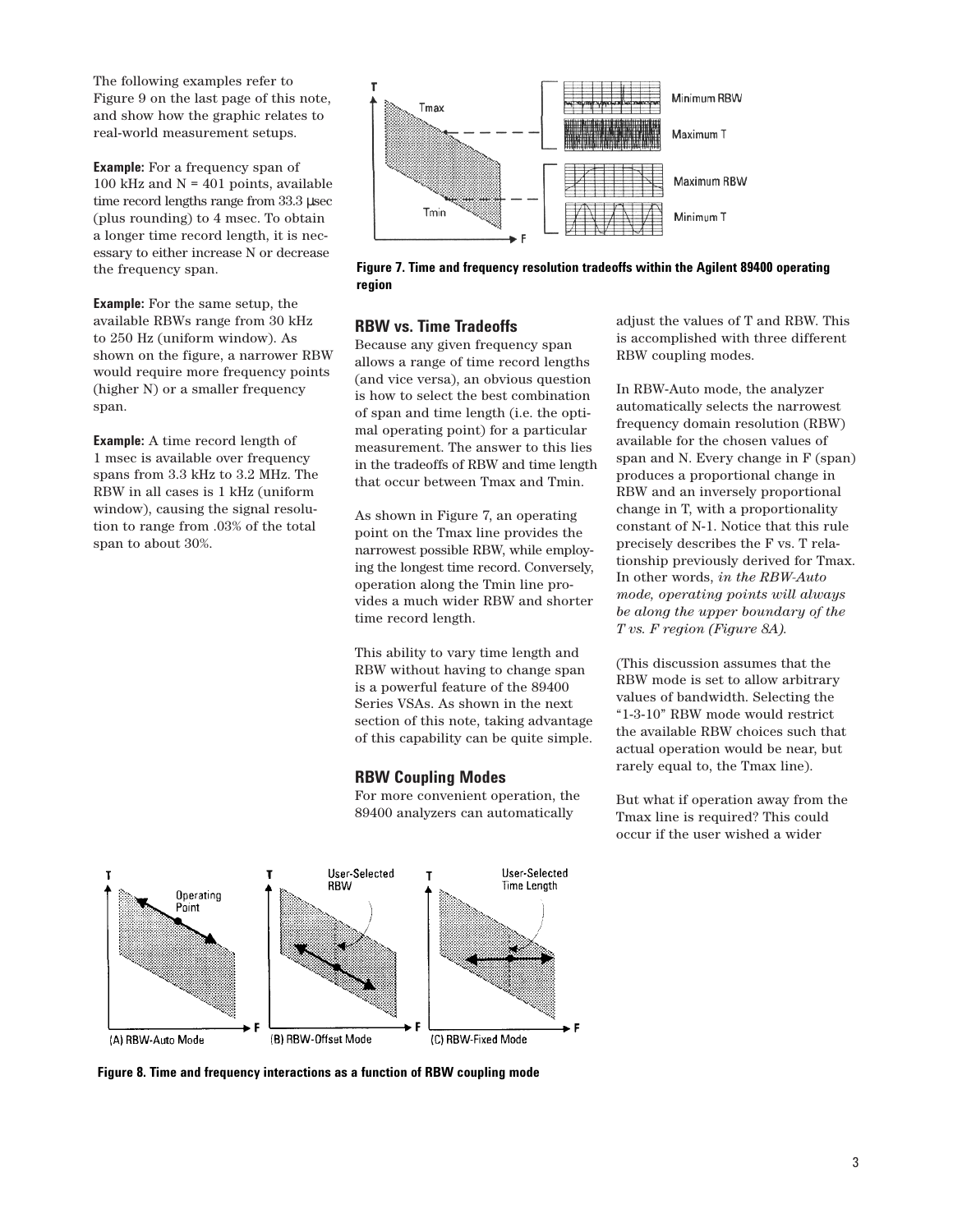bandwidth than that chosen by RBW-Auto, or it might result from the need for a shorter T (perhaps to exclude portions of the input waveform). Both of these scenarios are supported by RBW coupling modes of their own.

Figure 8B shows the result of manually changing RBW. First, the analyzer's operating point moves downward to the new RBW selected (with a corresponding new time record length). In addition, the analyzer automatically changes RBW coupling from "Auto"

to "Offset." *In RBW-Offset mode, RBW and T change with F to maintain a constant ratio of RBW to span.*

Figure 8C shows the result of manually changing T. Notice that the analyzer's operating point changes as before, shifting downward to the newly selected value for T (with its corresponding RBW). However, instead of changing to RBW-Offset mode, the analyzer now selects RBW-Fixed mode. *The RBW-Fixed mode holds T constant at the value chosen, even as* 

*frequency span is varied.* The only exceptions occur when T is outside the range of Tmax-Tmin for the newly selected span. In these cases, T automatically tracks Tmax or Tmin, as appropriate.

By paying careful attention to both the RBW coupling mode and the overall boundaries of the analyzer's operating region, most 89400 measurements can be set up quickly and without confusion.



**Figure 9. Agilent 89400 Series vector signal analyzers time and frequency operating region**